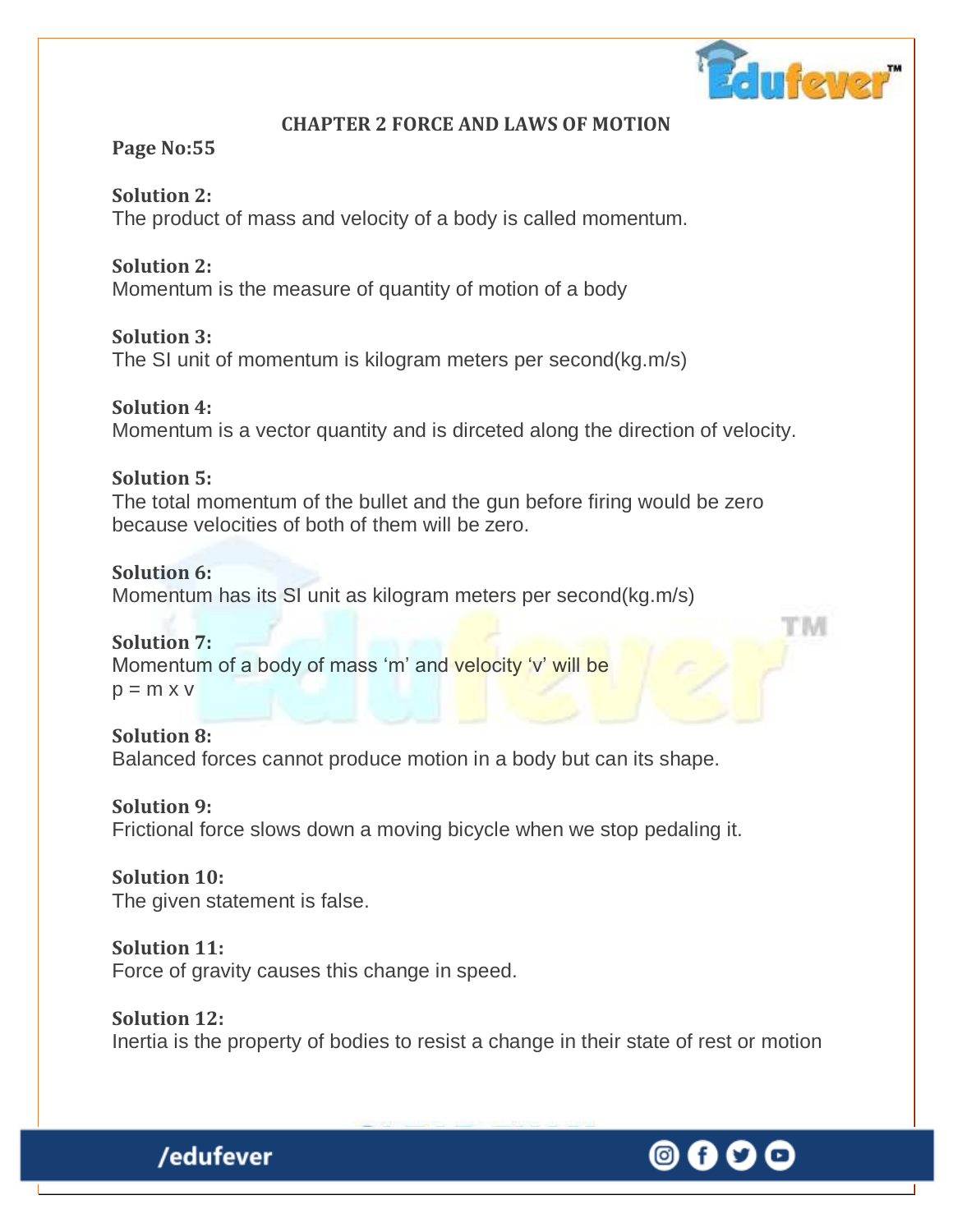

'IM

**Solution 13:** Newton's first law of motion is also known as Galileo's law of inertia.

## **Solution 14:**

Object B has more inertia. Since mass is a measure of inertia of a body and object B has greater mass, so it will have greater inertia.

## **Solution 15:**

Isaac Newton gave the laws of motion.

## **Solution 16:**

Force is a vector quantity.

## **Solution 17:**

The speed of the running bull should be multiplied with its mass to get its momentum.

## **Solution 18:**

- a) Mass
- b) forward
- c) backward
- d) inertia
- e) friction; air

## **Solution 19:**

Since the speed of tennis ball and cricket ball is same, the momentum of cricket ball will be higher due to its mass being greater than mass of tennis ball. So, less force is required to stop a tennis ball than to stop a cricket ball.

## **Solution 20:**

 $p = m \times v$ 

This equation signifies that momentum of a body is the product of its mass and its velocity.

Here, p is momentum of the body

m is the mass of the body

v is the velocity of the body.

## **Solution 21:**

A karate player can break a pile of tiles with a single blow because he strikes the pile with his hand very fast. In doing so, the large momentum of his hand is reduced to zero in a very short time. This exerts a large force on the pile of tiles which is sufficient to break them apart.



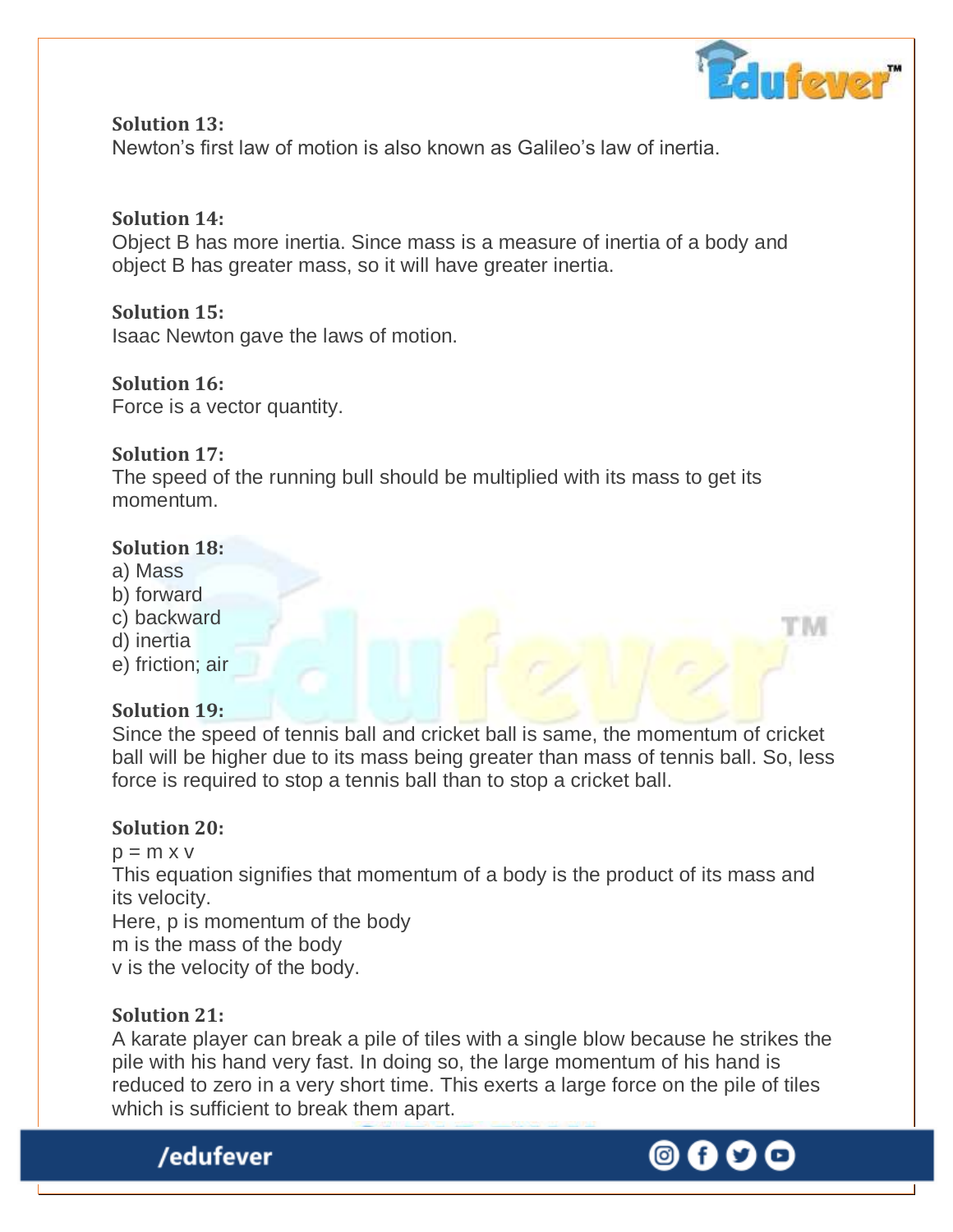

M

#### **Solution 22:**

Mass of the toy car,  $m = 200$  g = 0.2 kg Speed,  $v = 5$  m/s Momentum,  $p = m x v$  $= 0.2 \times 5 = 1 \text{ kg.m/s}$ 

## **Solution 23:**

Mass of  $car = 1500$  kg Velocity  $v_1 = 36$  km/hr = 10 m/s Momentum  $p_1 = 1500 \times 10 = 15000$  kg.m/s Velocity  $v_2 = 72$  km/hr = 20 m/s Momentum  $p_2 = 1500 \times 20 = 30000$  kg.m/s Change in momentum =  $p_2-p_1= 30000 - 15000 = 15000$  kg.m/s

## **Solution 24:**

Mass of the body,  $m = 25$  kg Momentum  $p = 125$  kg.m/s

 $p = m \times v$ 



## **Solution 25:**

a) Mass of elephant  $= 2000kg$ Velocity =  $5 \text{ m/s}$ Momentum =  $2000 \times 5 = 10000$  kg.m/s

b) Mass of bullet  $= 0.02$  kg Velocity =  $400 \text{ m/s}$ Momentum =  $0.02 \times 400 = 8$  kg.m/s

## **Page No:56**

#### **Solution 26:**

/edufever

Balanced forces can change the shape of the object. For example, when a balloon is pressed between hands, then balanced forces (equal and opposite forces) act on the balloon due to which the shape of the balloon changes.

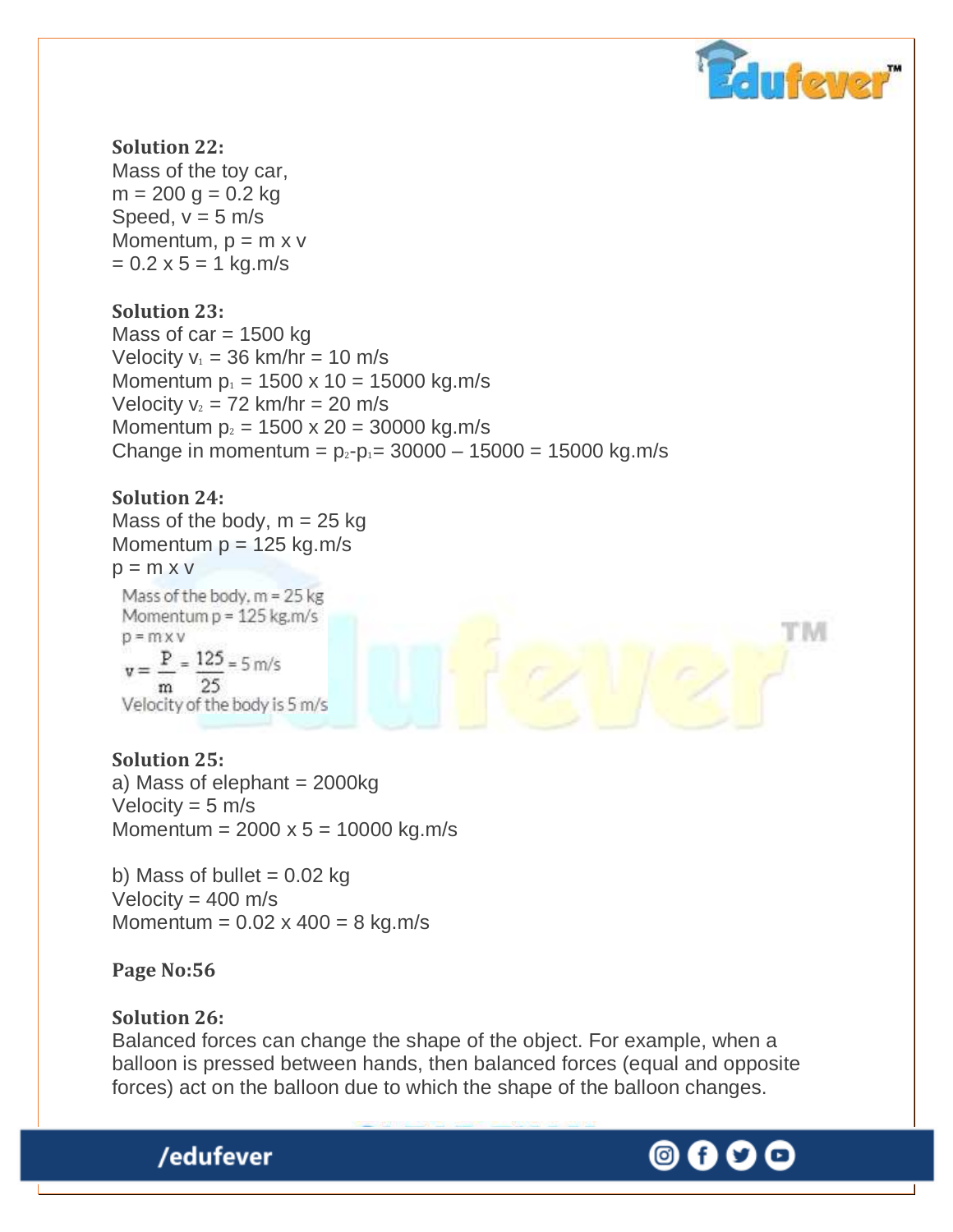

## **Solution 27:**

Inertia of motion is the property of a body due to which it resists a change in its state of uniform motion. For eg., if there is no air resistance and no friction to oppose the motion of a moving bicycle, it will go on moving forever.

## **Solution 28:**

Newton's first law of motion states that a body at rest will remain at rest, and a body in motion will continue in motion in a straight line with a uniform speed unless it is compelled by an external force to change its state of rest or of uniform motion. For example, a book lying on a table remains on the table unless we lift it with the force of our hands. And, on a frictionless surface, a moving car continues to be in the state of motion until brakes are applied on it.

## **Solution 29:**

Inertia of a body depends on its mass. A cricket ball has more inertia than a rubber ball of the same size because it has more mass than the rubber ball.

## **Solution 30:**

When a bus starts suddenly, its passengers tend to fall backwards because due to their inertia, the passengers tend to remain in a state of rest even when the bus starts moving. it imi

#### **Solution 31:**

When a bus stops suddenly, its passengers tend to fall forward because due to their inertia, the passengers tend to remain in a state of motion even though the bus has come to rest.

#### **Solution 32:**

When a hanging carpet is beaten with a stick, the carpet moves to and fro with the force of the stick while the dust particles remain in their state of rest on account of their inertia and thus dust particles separate out from the carpet.

## **Solution 33:**

When a tree is shaken, the tree moves to and fro while the fruits and leaves remain in their state of rest on account of their inertia and thus fruits and leaves separate from the tree and fall from the tree.

## **Solution 34:**

It is dangerous to jump out of a moving bus because the jumping man, who is moving with the high speed of the bus would tend to remain in state of motion due to inertia even on falling to the ground and get hurt due to resistance offered by the ground.

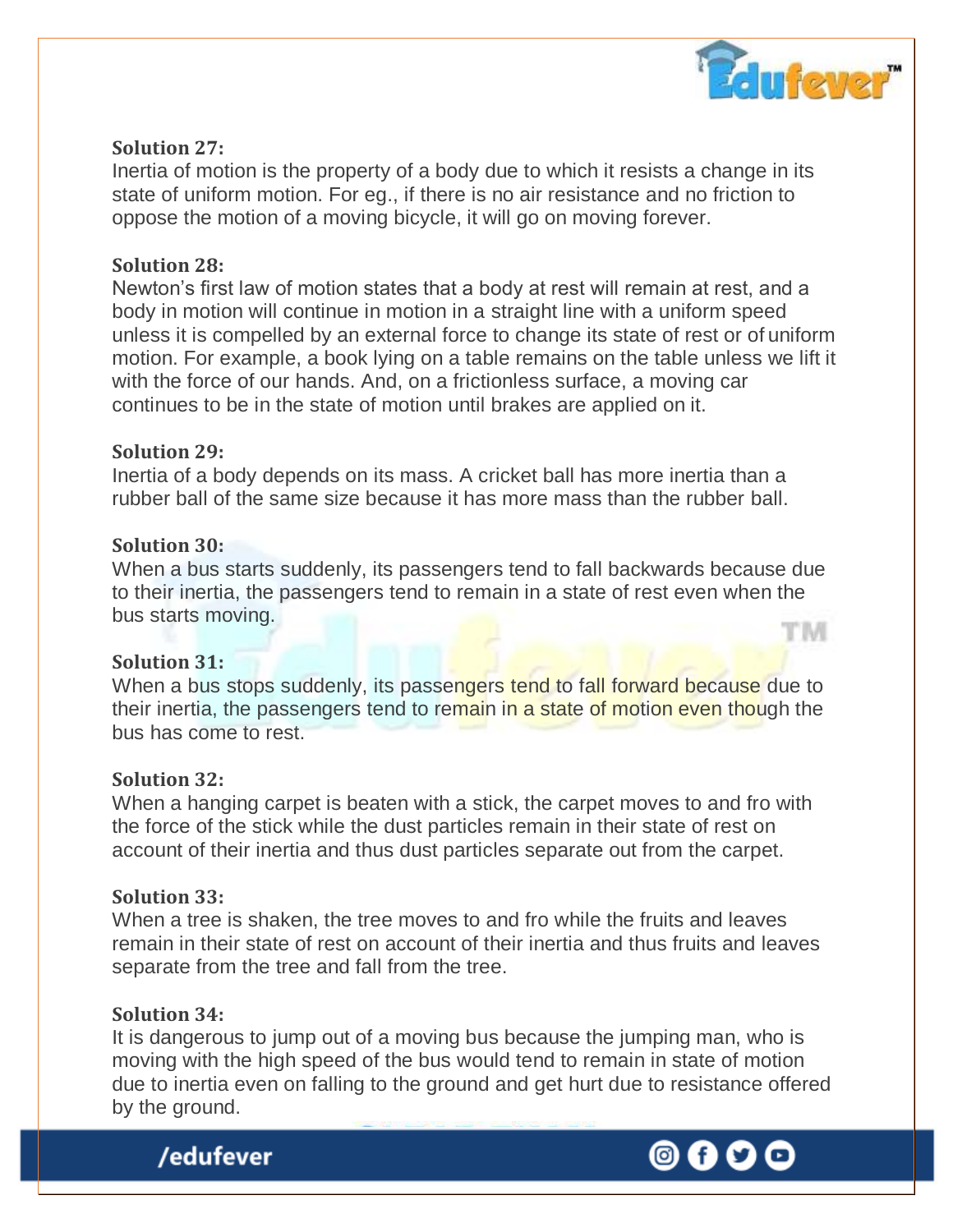

'N

**Solution 35:** Mass of car,  $m = 10$  kg Momentum  $=$  m x v a) Velocity,  $v = 5$  m/s Momentum =  $10 \times 5 = 50$  kg.m/s

b) Velocity,  $v = 20$  cm/s = 0.2 m/s Momentum = 10 x 0.2 = 2 kg.m/s

c) Velocity,  $v = 36$ km/hr = 10 m/s Momentum = 10 x 10 = 100 kg.m/s

## **Solution 36:**

a) Momentum is the physical quantity which is the measure of the quantity of motion of a moving body. It depends on mass and velocity of the body.

b) Mass of body  $= 5$  kg Velocity  $v_1 = 20$  m/s Momentum  $p_1 = 20 \times 5 = 100$  kg.m/s Velocity  $v_2 = 0.2$  m/s Momentum  $p_2 = 5 \times 0.2 = 1$  kg.m/s Change in momentum =  $p_2 - p_1 = 1-100 = -99$  kg.m/s (Negative sign shows that momentum decreases)

## **Solution 37:**

a) Force is an influence which tends to set a stationary body in motion or stop a moving body; or which tends to change the speed and direction of a moving body; or which tends to change the shape and size of a body.

- b) Various effects of force are
- i) A force can move a stationary body.
- ii) A force can stop a moving body.
- iii) A force can change the speed of a moving body.
- iv) A force can change the direction of a moving body.
- v) A force can change the shape and size of a body.

## **Solution 38:**

- a) Kicking a stationary football.
- b) Applying brakes to a moving bicycle.
- c) Pressing an accelerator to speed up a moving car.
- d) A moving cricket ball hit by a bat.
- e) Flattening of dough by a rolling pin to make chapatis.

## **Solution 39:**

/edufever

a) If the resultant of all the forces acting on a body is zero, the forces are called



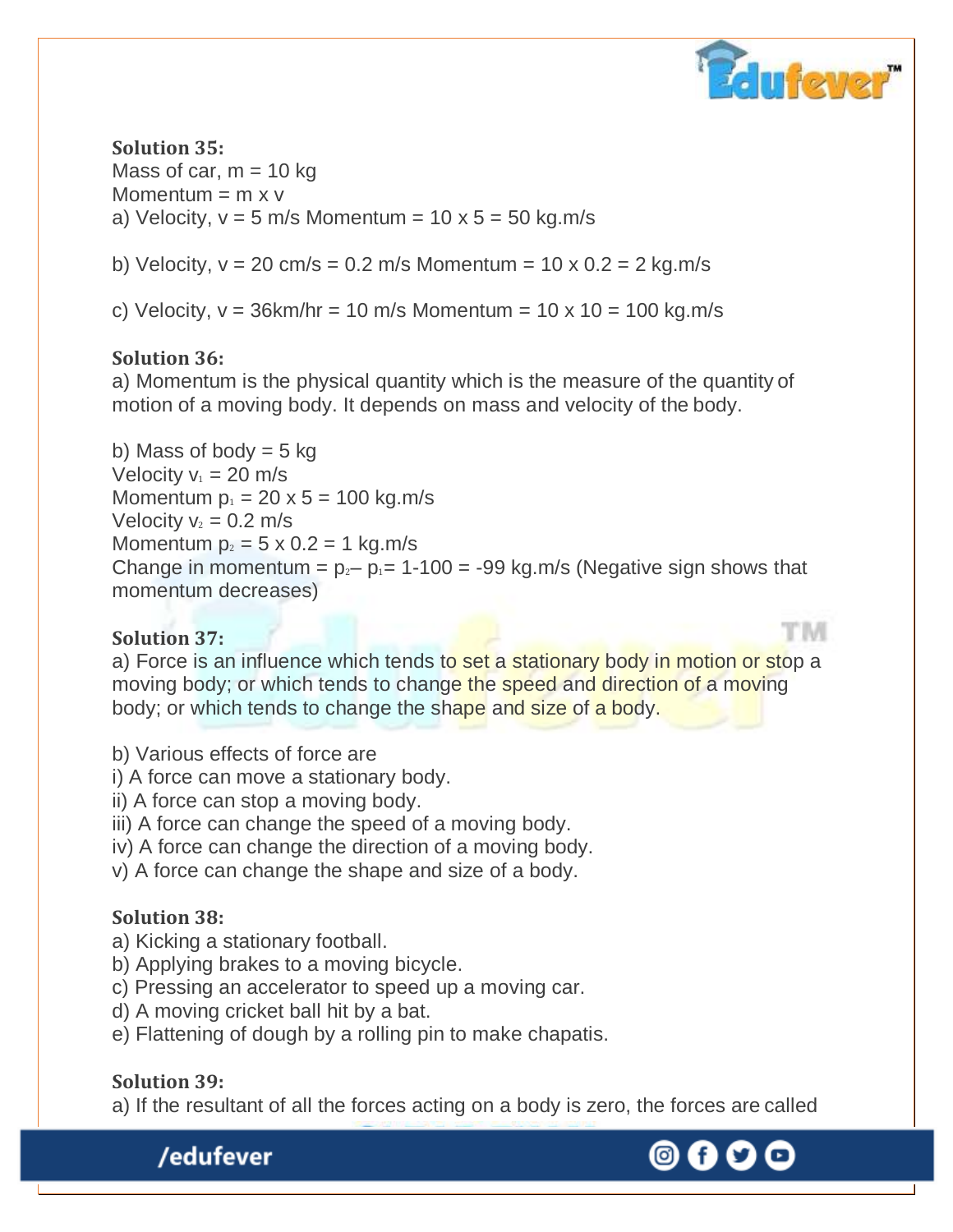

l' IVII

balanced forces. These forces do not change the state of rest or of uniform motion of a body but can change the shape of the body. For example, when a balloon is pressed between hands, then balanced forces (equal and opposite forces) act on the balloon due to which the shape of the balloon changes. If the resultant of all the forces acting on a body is not zero, the forces are called unbalanced forces. These forces change the state of rest or of uniform motion of a body. For eg., if we push a toy car lying on the ground, it starts moving due to the unbalanced force exerted by our hands.

b) When we press a rubber ball between our hands, balanced forces acts on it and hence its shape changes.

## **Solution 40:**

a) When a bus takes a sharp turn, the passengers tend to fall sideways because of their inertia or their tendency to continue moving in a straight line. b) Road accidents at high speeds are much worse than road accidents at low speeds because the momentum of vehicles at high speeds is very high and causes a lot of damage to the vehicles and injuries to the passengers during collision.

#### **Page No:57**

## **Solution 51:**

The wall will receive equal momentum from both the balls because both balls have equal mass and velocity.

#### **Solution 52:**

In this case, the bicycle has been compelled to change its state of motion by the external force of air resistance and friction. If there were no air resistance and no friction to oppose the motion of the bicycle, then according to the first law of motion, the bicycle would go on moving forever.

#### **Solution 53:**

Mass of ball =  $500$  g = 0.5 kg Initial velocity =  $10 \text{ m/s}$ 1. Initial momentum =  $0.5 \times 10 = 5 \text{ kg.m/s}$ 2. Velocity at the highest point =  $0 \text{ m/s}$ Momentum at the highest point =  $0.5 \times 0 = 0$  kg.m/s

## **Solution 54:**

The two forces acting on the car are force of friction and air resistance. Force of friction contributes more to slow down and stop the car.



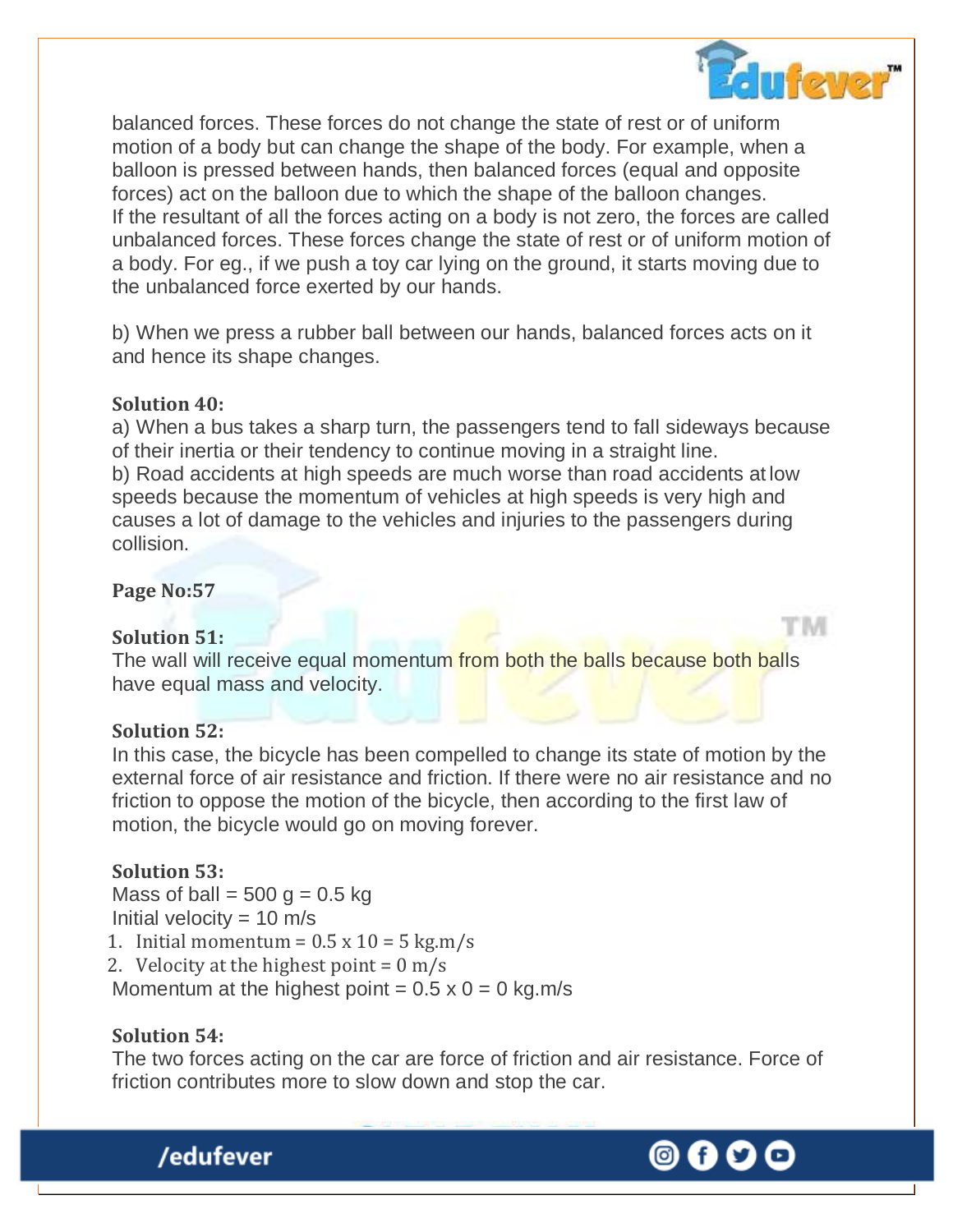

**Solution 55:** a) X are unbalanced force. b) Y are balanced forces.

## **Page No:74**

**Solution 1:** Force corresponds to the rate of change of momentum.

## **Solution 2:**

The rate of change of momentum of a body is directly proportional to the applied force and takes place in the direction in which the force acts.

**Solution 3:** The SI unit of force is newton(N)

## **Solution 4:**

A newton force is defined as that force which when acting on a body of mass of 1 kg produces an acceleration of 1m/s<sup>2</sup> in it.

## **Solution 5:**

Force acting on a body is directly proportional to the acceleration produced in the body.

Force acting on a body is directly proportional to the acceleration produced in the body.

Fαa

## **Solution 6:**

Acceleration remains same since

$$
a = \frac{F}{m}
$$

Now if force is doubled i.e. 2F and mass is doubled i.e. 2m

Then acceleration 
$$
a = \frac{2F}{2m} = \frac{F}{m}
$$

Acceleration remains same since Now if force is doubled i.e. 2F and mass is doubled i.e. 2m Then acceleration

**Solution 7:** Newton is the SI unit of force.

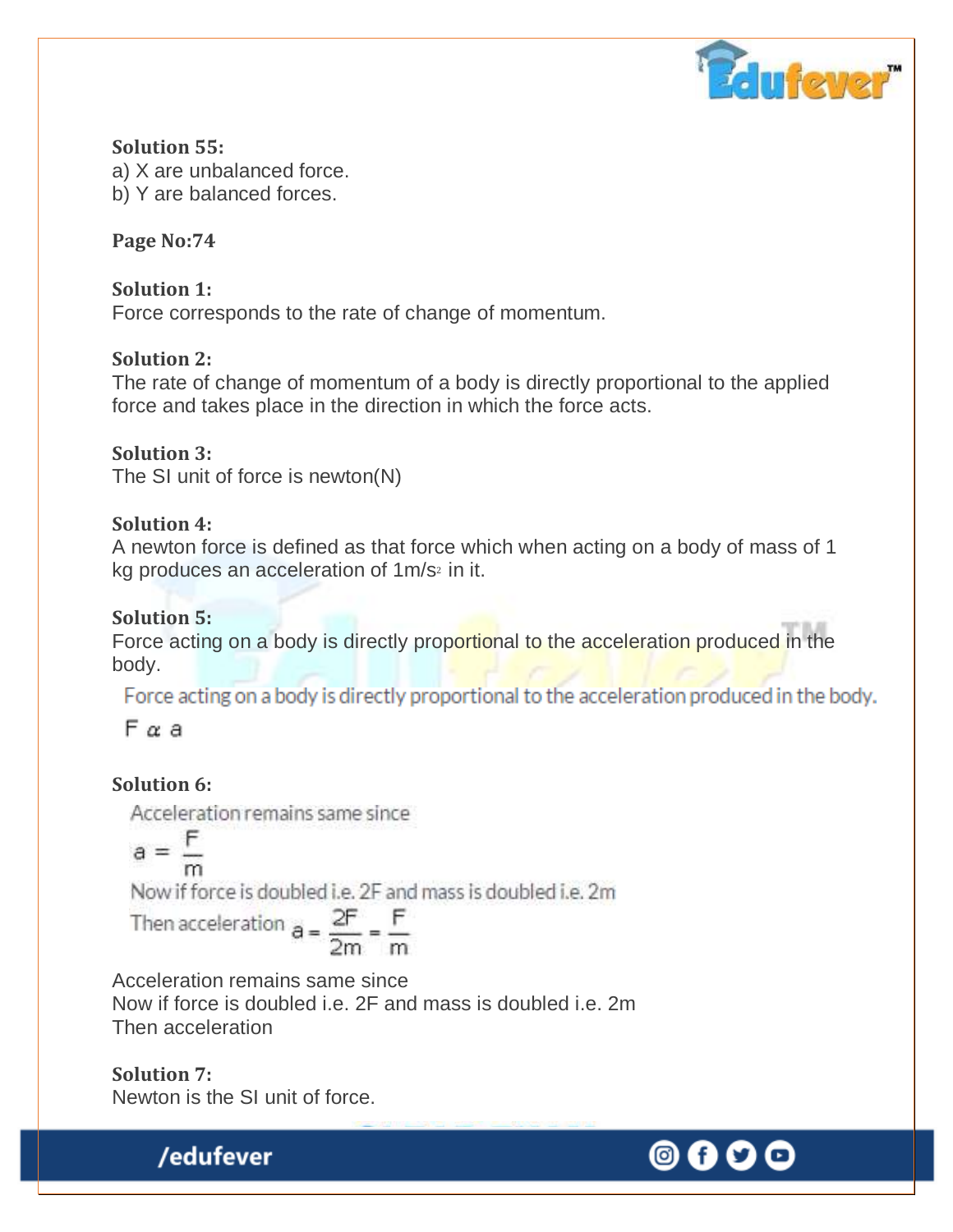

M

## **Solution 8:**

Jet airplanes work on the principle of conservation of momentum.

## **Solution 9:**

Rockets work on the principle of conservation of momentum.

## **Solution 10:**

True, because rocket does not require air for obtaining uplift or for burning its fuel.

## **Solution 11:**

Mass,  $m = 1$  kg Acceleration, a =  $1m/s<sub>2</sub>$ Force  $F = m \times a = 1$  $x = 1N$ 

## **Solution 12:**

Force  $F = 5 N$ Mass  $m = 10$  kg

Force  $F = 5N$ Mass  $m = 10$  kg Acceleration  $a = \frac{F}{m} = \frac{5}{10} = 0.5 \text{ m/s}^2$ 

## **Solution 13:**

The force exerted by the floor on her  $=$  the downward force exerted by the girl  $=250 N$ 

This is due to Newton's third law of motion which states that to every action there is an equal and opposite reaction.

$$
a = \frac{F}{m}
$$

## **Solution 14:**

Less mass of the small car makes it easier to accelerate a small car than a large car because acceleration is inversely proportional to mass of the car



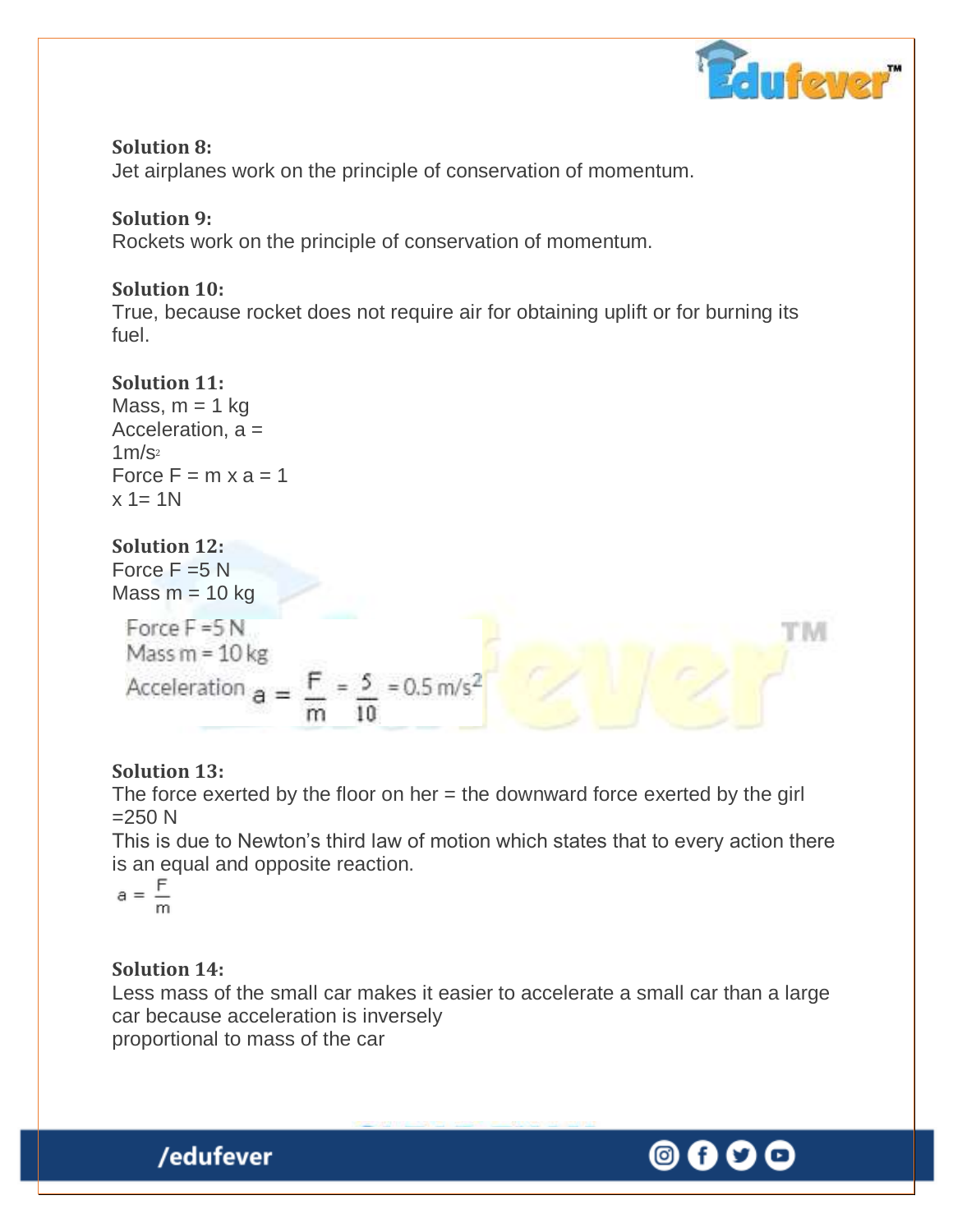

## **Solution 15:**

- a) Equal; opposite
- b) Vector; kg.m/s
- c) Acceleration; rate; momentum
- d) Magnitude; directions
- e) Momentum; force

## **Solution 16:**

Force is directly proportional to the product of 'mass' of the body and the 'acceleration' produced in the body by the action of force.

 $F = m \times a$ 

where F is the force applied on the body m is the mass of the body a is the acceleration produced in the body

## **Solution 17:**

To take boat away from the bank of a river, the boatman pushes the bank with the oar. The bank exerts an equal and opposite force on the boat which makes the boat move forward away from the bank.

## **Solution 18:**

Gunman gets a jerk on firing a bullet because when a bullet is fired from a gun, the force sending the bullet forward is equal to the force sending the gun backwards but due to high mass of the gun, it moves only a little distance backwards giving a jerk to the gunman.

## **Solution 19:**

To make the cart move, the horse bends forward and pushes the ground with its feet. When the forward reaction to the backward push of the horse on the ground is greater than the opposing frictional forces of the wheels, the cart moves.

**Page No:75** 

## **Solution 20:**

A rockets works on the principle of action and reaction. In a rocket, the hot gases produced by the rapid burning of fuel rush out of a jet at the bottom of the rocket at a very high speed. The equal and opposite reaction force of the downward going gases pushes the rocket upward with a great speed.

## **Solution 21:**

Action and reaction act on two different bodies. Action and reaction are equal in magnitude but they act in opposite directions and there is simultaneous action and reaction.



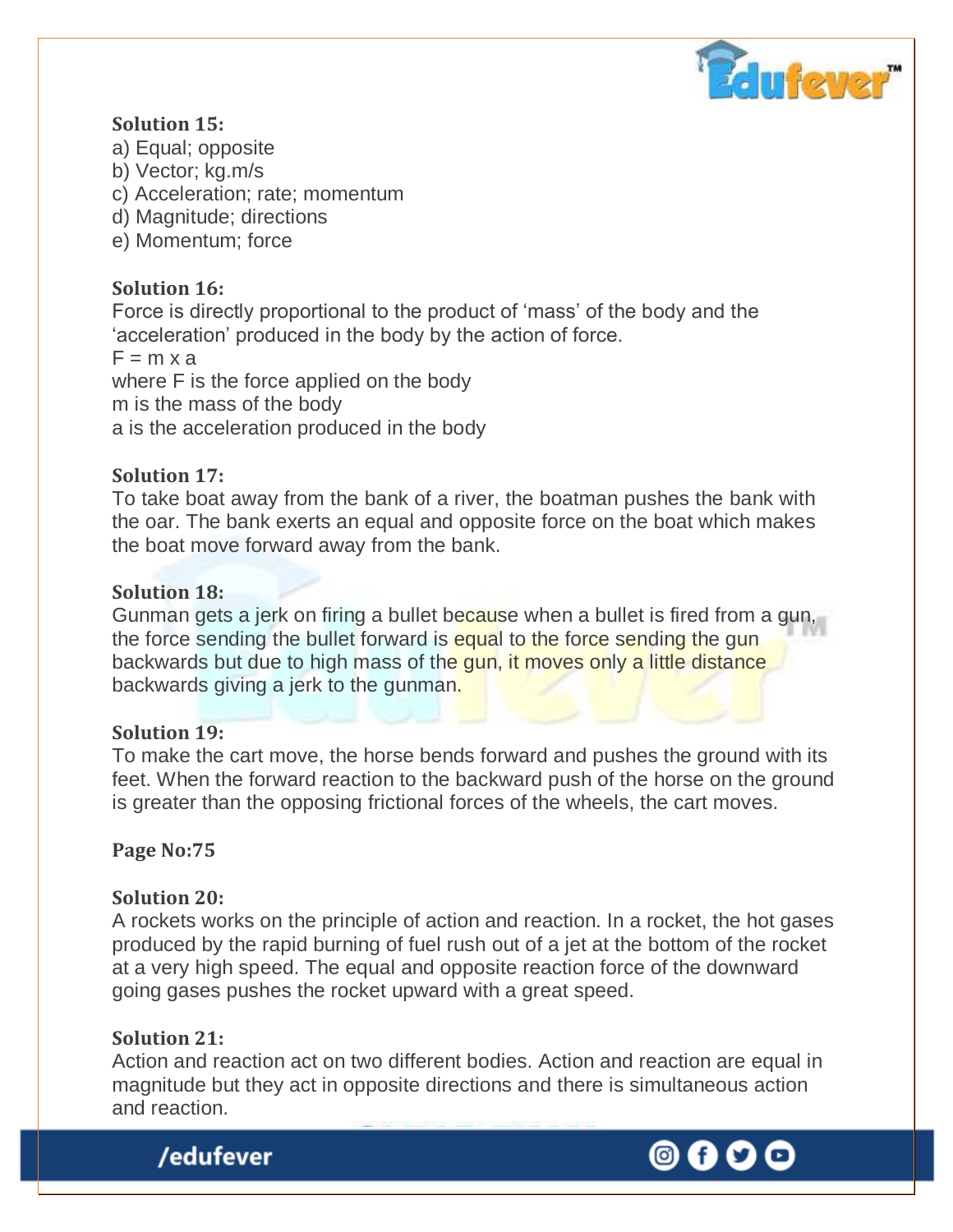

## **Solution 22:**

When a man jumps out from a boat, the boat moves backwards due to the fact that to step out of the boat, the man presses the boat with his foot in the backward direction. The push of the man on the boat is action. The boat exerts an equal force on the man in the forward direction and since the boat is not fixed and is floating, it moves backwards due to the action force exerted by the man.

## **Solution 23:**

It becomes very difficult to walk on a slippery road because of the fact that on a slippery road, the friction is much less, and we cannot exert a backward action force on slippery ground which would produce a forward reaction force on us.

## **Solution 24:**

To start his run, a runner bends forward and pushes the ground with his feet in the backward direction. In turn ground exerts a reaction force on the runner in the forward direction which makes him run.

## **Solution 25:**

Mass of bullet,  $m_1 = 60q = 0.06$  kg Velocity of bullet  $v_1 = 500$  m/s Mass of gun  $m_2 = 5$  kg Recoil velocity  $v_2$ According to the law of conservation of momentum  $m_1$  x  $v_1 = m_2$  x  $v_2$  $0.06 \times 500 = 5 \times v_2$ 

Mass of bullet,  $m_1$  = 60g = 0.06 kg Velocity of bullet  $v_1 = 500$  m/s Mass of gun  $m_2 = 5$  kg Recoil velocity v<sub>2</sub> According to the law of conservation of momentum  $m_1$  x  $v_1$  =  $m_2$  x  $v_2$  $0.06 \times 500 = 5 \times v_2$  $v_2 = \frac{0.06 \times 500}{5} = 6$  m/s

**Solution 26:** Mass of bullet,  $m_1 = 10q = 0.01$  kg Velocity of bullet  $v_1 = 200$  m/s Mass of block with the bullet as bullet gets embedded in it,  $m_2 = 2+0.01 = 2.01$  kg Recoil velocity  $v_2$ 

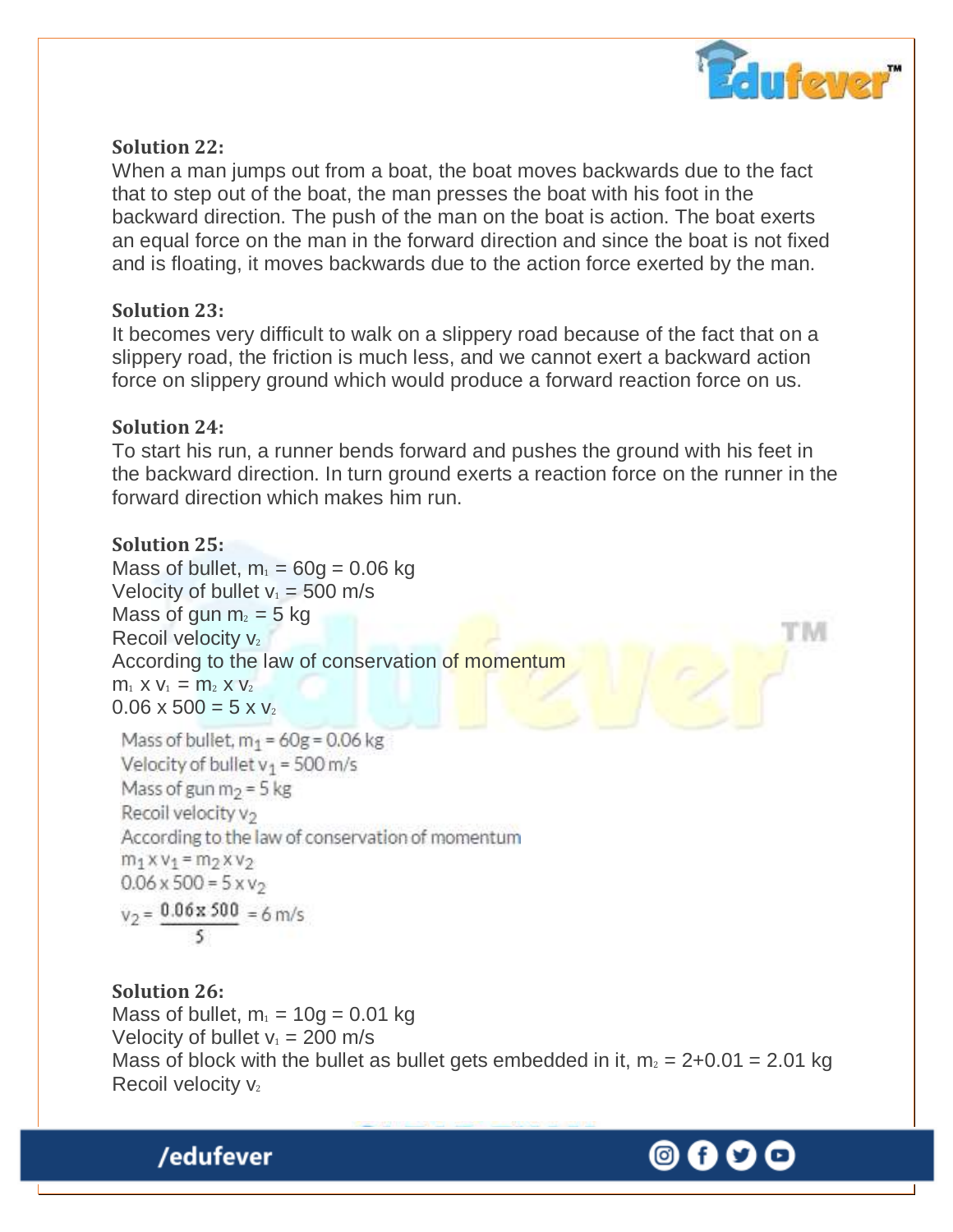

t ivi

According to the law of conservation of momentum  $m_1$  x  $v_1 = m_2$  x  $v_2$  $0.01 \times 200 = 2.01 \times v_2$ 

Mass of bullet,  $m_1 = 10g = 0.01$  kg Velocity of bullet  $v_1 = 200$  m/s Mass of block with the bullet as bullet gets embedded in it,  $m_2 = 2+0.01 = 2.01$  kg Recoil velocity v<sub>2</sub> According to the law of conservation of momentum  $m_1$  x  $v_1$  =  $m_2$  x  $v_2$  $0.01 \times 200 = 2.01 \times v_2$  $v_2 = 0.01x 200 = 0.99$  m/s  $2.01$ 

#### **Solution 27:**

Mass of the body  $= 2kq$ Initial velocity  $u = 0$ Final velocity  $v = 30$  m/s Time  $t = 1$  s

Mass of the body =  $2kg$ Initial velocity  $u = 0$ Final velocity  $v = 30$  m/s  $Time t = 1 s$ Acceleration a =  $\frac{v-u}{t} = \frac{30-0}{1} = 30 \text{ m/s}^2$ Force =  $mxa = 2x30 = 60N$ 

#### **Solution 28:**

Mass of the body  $= 5$  kg Initial velocity  $u = 10$  m/s Final velocity  $v = 35$  m/s Time  $t = 25$  s

Mass of the body =  $5$  kg Initial velocity u = 10 m/s Final velocity  $v = 35$  m/s Time  $t = 25s$ Acceleration a =  $V - U = 35 - 10 = 1$  m/s<sup>2</sup> t. 25 Force =  $mxa = 5x1 = 5N$ 

#### **Solution 29:**

Mass of the car  $= 2400$  kg Initial velocity  $u = 20$  m/s Final velocity  $v = 0$  m/s

/edufever

© f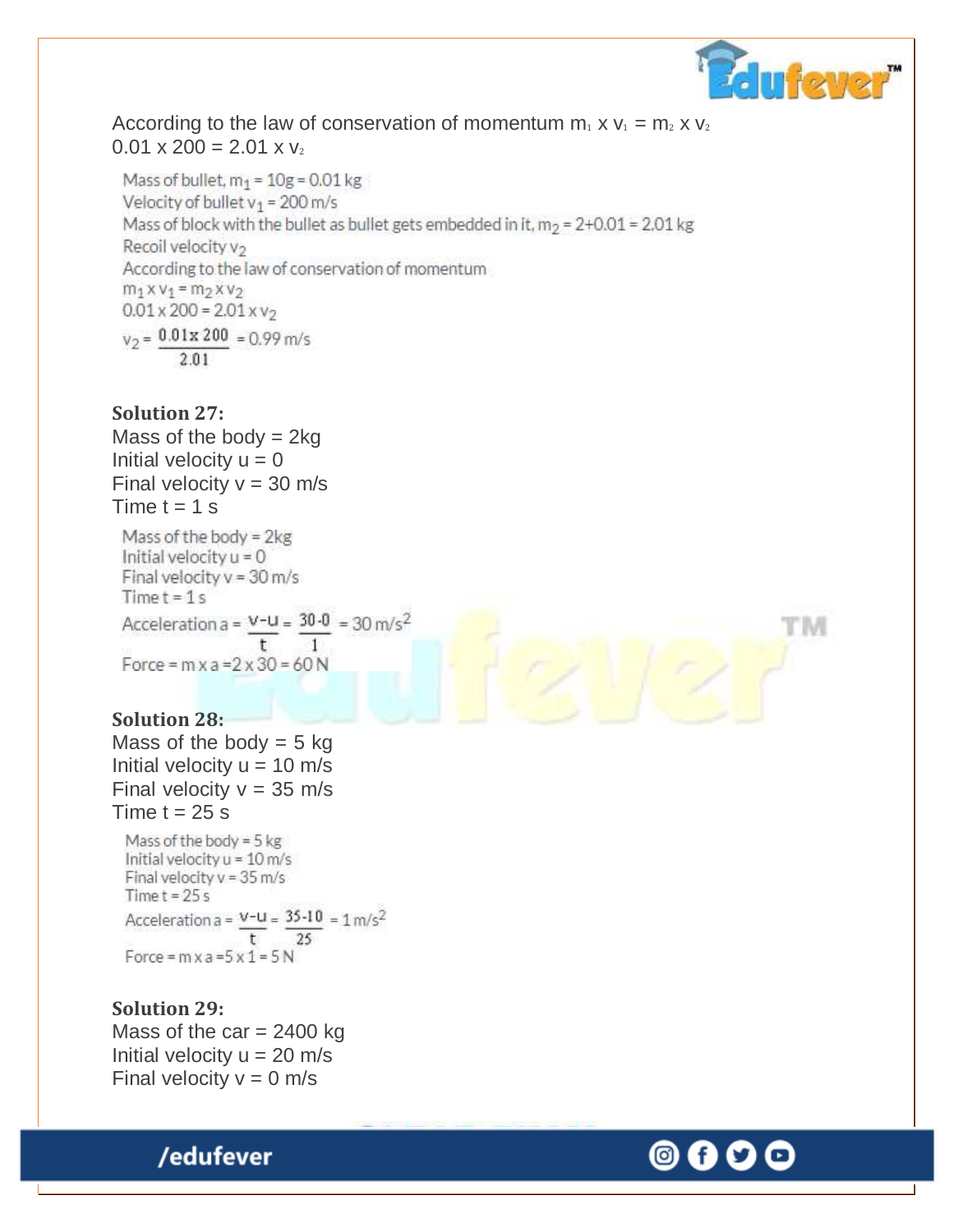

t' M

#### Time  $t = 10$  s

Mass of the car =  $2400$  kg Initial velocity u = 20 m/s Final velocity  $v = 0$  m/s  $Time t = 10s$ Retardation a =  $\frac{V-U}{t} = \frac{0.20}{10} = -2 \text{ m/s}^2$ Force =  $m \times a = 2400 \times -2 = -4800 N$ 

## **Solution 30:**

Mass of the body  $= 20$  kg Initial velocity  $u = 0$  m/s Final velocity  $v = 100$  m/s Force  $F = 100 N$ 

Mass of the body =  $20$  kg Initial velocity  $u = 0$  m/s Final velocity  $v = 100$  m/s Force  $F = 100 N$ Acceleration a =  $\frac{F}{m}$  =  $\frac{100}{m}$  = 5 m/s<sup>2</sup>  $\overline{m}$  20 Time  $t = \frac{V - U}{a} = \frac{100 - 0}{5} = 20 s$ 

#### **Solution 31:**

Mass of the body  $= 2.5$  kg Initial velocity  $u = 20$  m/s Final velocity  $v = 0$  m/s Force  $F = 10 N$ 

Mass of the body =  $2.5$  kg Initial velocity u = 20 m/s Final velocity  $v = 0$  m/s Force  $F = 10N$ Acceleration a =  $\frac{F}{m} = \frac{10}{2.5}$  = 4 m/s<sup>2</sup> Since y < u, so acceleration will have a negative sign a = -4 m/s<sup>2</sup> Time  $t = \frac{V - U}{a} = \frac{0 - 20}{-4} = 5 s$ 

**Solution 32:** Mass of the body  $= 10$  kg Initial velocity  $u = 4$  m/s



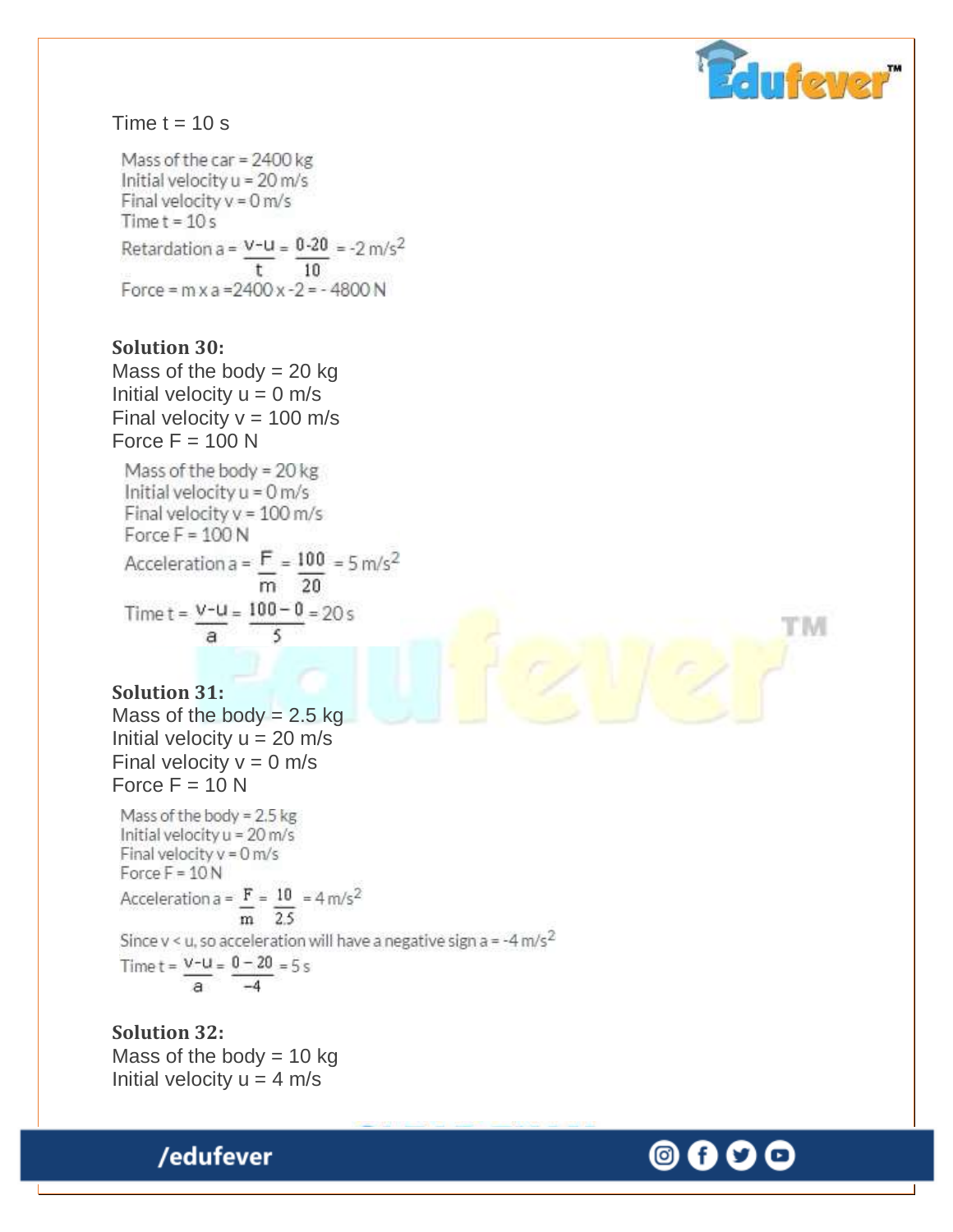

Final velocity  $v = 8$  m/s Time  $t = 2$  s a) Momentum before force acts  $p_1 = m \times u = 10 \times 4 = 40$  kg.m/s

b) Momentum after force acts  $p_2 = m \times v = 10 \times 8 = 80$  kg.m/s

#### c) Gain in momentum for  $2 s = p_2-p_1 = 40$  kg.m/s

Mass of the body = 10 kg Initial velocity  $u = 4$  m/s Final velocity  $v = 8$  m/s  $Time t = 2s$ a) Momentum before force acts  $p_1 = m \times u = 10 \times 4 = 40$  kg.m/s b) Momentum after force acts  $p_2 = mxv = 10 \times 8 = 80$  kg.m/s c) Gain in momentum for  $2 s = p_2-p_1 = 40 kg.m/s$ Gain in momentum per second =  $\frac{40}{2}$  = 20 kg.m/s d) Acceleration a =  $\frac{v-u}{t} = \frac{8.4}{2} = 2 \text{ m/s}^2$ Force =  $mx a = 10x 2 = 20N$ 

#### **Solution 33:**

Mass of the gun  $m_1 = 3$  kg Mass of bullet  $m_2 = 30$  g = 0.03 kg Velocity of bullet  $v_2 = 100$  m/s i) According to the law of conservation of momentum  $m_1$  x  $v_1 = m_2$  x  $v_2$  $3 \times v_1 = 0.03 \times 100$ Mass of the gun  $m_1 = 3$  kg Mass of bullet  $m_2$  = 30 g = 0.03 kg Velocity of bullet  $v_2 = 100$  m/s i) According to the law of conservation of momentum  $m_1 x v_1 = m_2 x v_2$  $3 \times v_1 = 0.03 \times 100$ Recoil velocity  $v_1 = \frac{100 \times 0.03}{0.03} = 1$  m/s ii) Initial velocity of the gun u = 0 m/s Final velocity of the gun  $v = 1$  m/s Time  $t = 0.003$  s Acceleration a =  $\frac{v-u}{t} = \frac{1-0}{0.003} = \frac{1000}{3}$  m/s<sup>2</sup> Force = m x a =  $3 \times \frac{1000}{2}$  = 1000 N

'N

0)

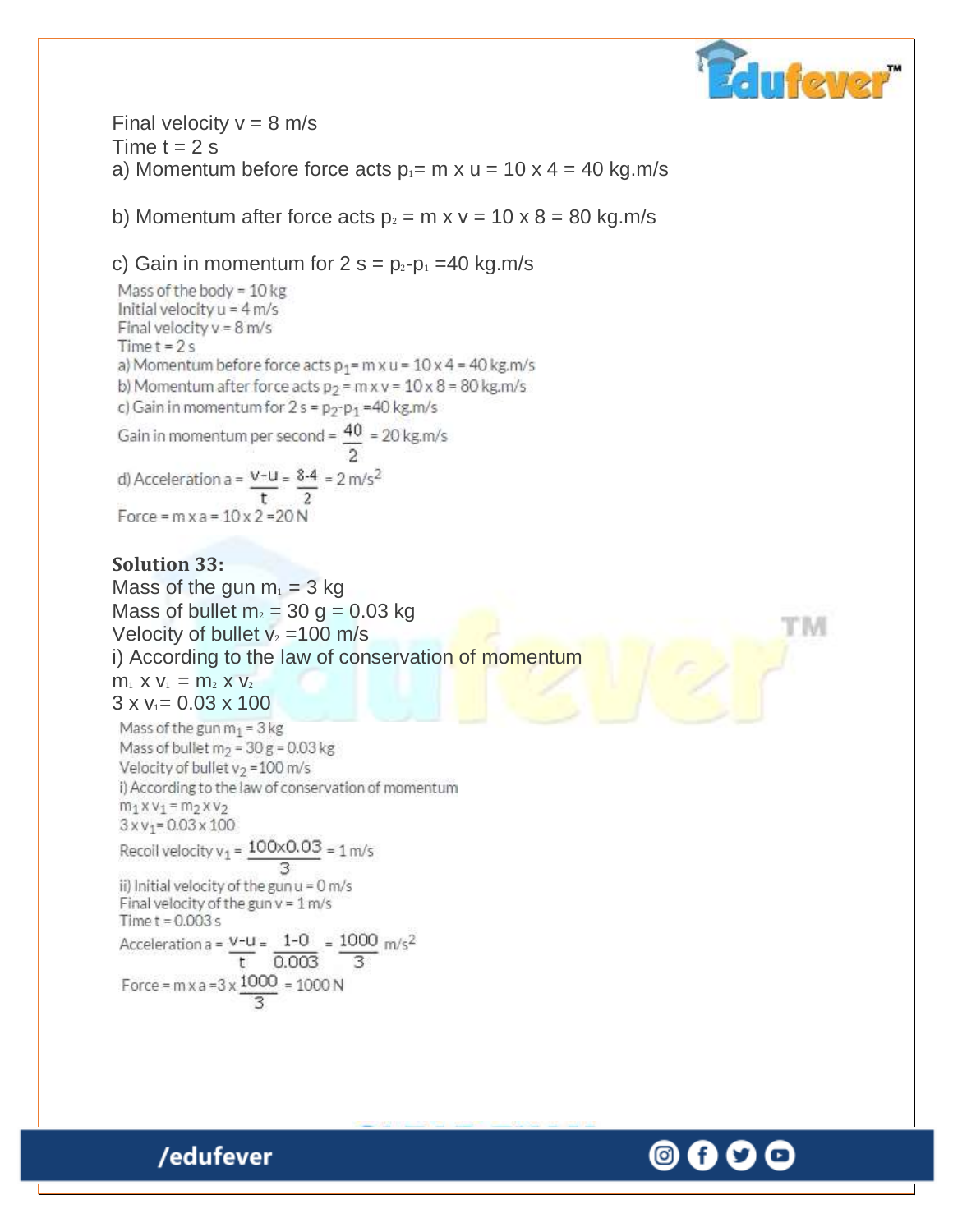

t'ivi

#### **Solution 34:**



## **Solution 35:**

- a)Law of conservation of momentum
- b)Newton's second law of motion
- c) Newton's third law of motion
- d)Newton's first law of motion

## **Solution 36:**

(a) According to Newton's second law of motion: The rate of change of momentum of a body is directly proportional to the applied force, and takes place in the direction in which the force acts.

Consider a body of mass m having initial velocity u. the initial momentum of this body will be mu. Suppose a force F acts on this body for time t causing the final velocity to be v. The final momentum of the body will be mv. Now the change in momentum is mv � mu and the time taken for this change is t. So according to

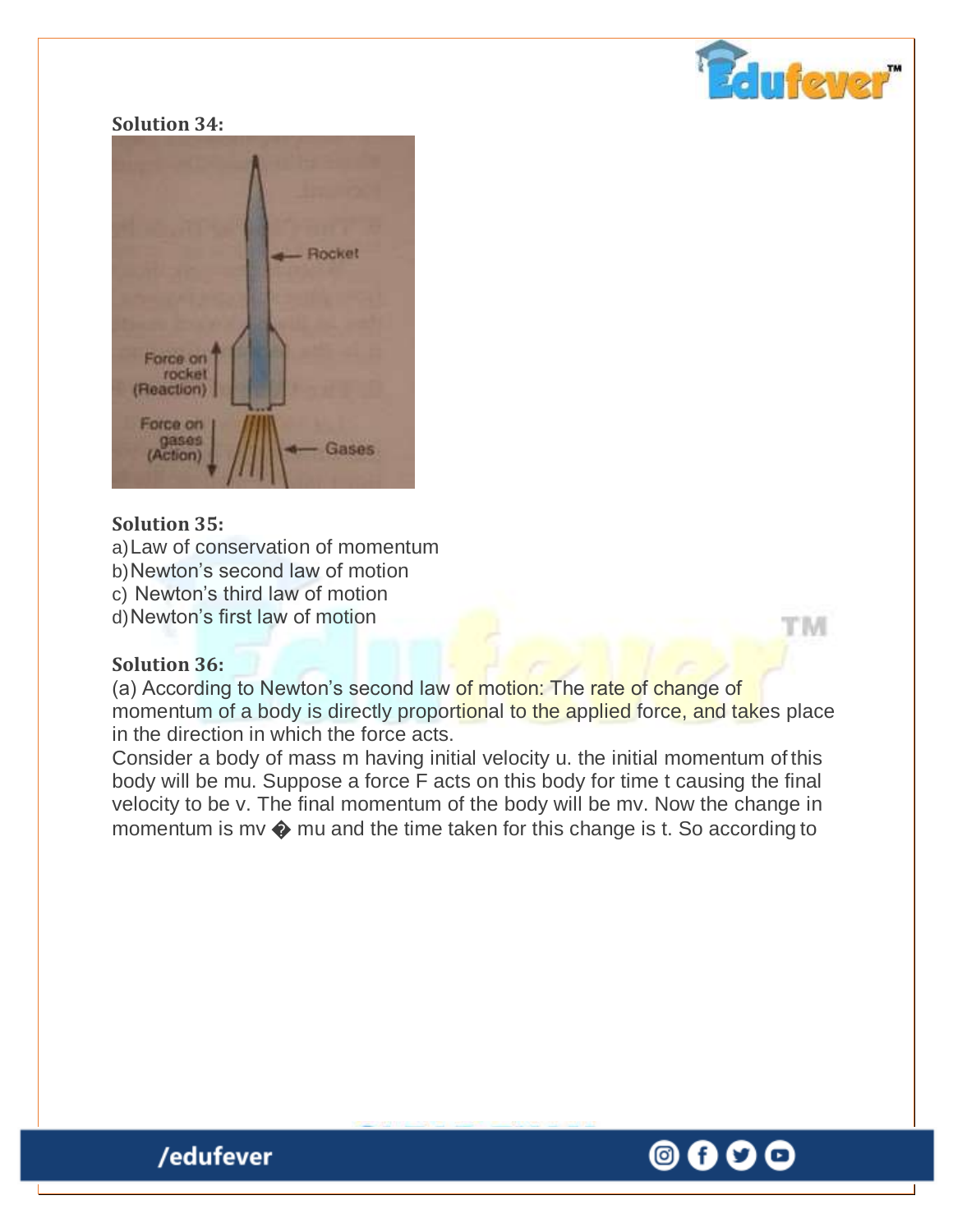

## Newton's second law of motion,

(a) According to Newton's second law of motion: The rate of change of momentum of a body is directly proportional to the applied force, and takes place in the direction in which the force acts.

Consider a body of mass m having initial velocity u, the initial momentum of this body will be mu. Suppose a force F acts on this body for time causing the final velocity to be v. The final momentum of the body will be mv. Now the change in momentum is mv  $\odot$  mu and the time taken for this change is t. So according to Newton's second law of motion,

 $F \propto \frac{mv-mu}{m}$  $\alpha \frac{m(v-u)}{h}$ 

But  $\frac{(v-u)}{t}$  represents change in velocity with time i.e. acceleration 'a'. So by replacing  $\frac{(v-u)}{t}$  with a in the above relation, we get

 $F_{\alpha}$  m x a

Thus, the force acting on a body is directly proportional to the product of mass and acceleration produced in the body by the action of the force. Thus, Newton's second law gives the relationship between force and acceleration.

```
(b)Mass of the vehicle, m = 1000kg
Initial velocity u = 20 m/s
Final velocity v = 0 m/s
Distance covered before stopping, s = 50 m
Using third equation of motion
v^2 - u^2 = 2as0^2 - 20^2 = 2 \times a \times 50Acceleration, a = -400 = -4 m/s<sup>2</sup>
```
Unbalanced Force =  $m \times a = 1000 \times -4 = -4000 N$ 

#### **Solution 37:**

a) A player moves his hands backwards while catching a fast ball because a fast moving ball has a large momentum and in stopping this ball, its momentum has to be reduced to zero. Now, when a cricket player moves back his hands on catching the fast ball, then the time taken to reduce the momentum of the ball is increased. So, the rate of change of momentum of ball is decreased and hence a small force is exerted on the hands of the player and the hands of the player do not get hurt.

b) Mass of ball =  $150$  g = 0.15 kg Initial velocity  $u = 30$  m/s Final velocity  $v = 0$  m/s Time  $t = 0.05$  s

a) A player moves his hands backwards while catching a fast ball because a fast moving ball has a large momentum and in stopping this ball, its momentum has to be reduced to zero. Now, when a cricket player moves back his hands on catching the fast ball, then the time taken to reduce the momentum of the ball is increased. So, the rate of change of momentum of ball is decreased and hence a small force is exerted on the hands of the player and the hands of the player do not get hurt.

b) Mass of ball =  $150 g = 0.15 kg$ Initial velocity u = 30 m/s Final velocity  $v = 0$  m/s Time  $t = 0.05$  s Acceleration a =  $(v-u)$  =  $0-30$  =  $-6000$  m/s<sup>2</sup>  $0.05$ t. Force =  $m \times a = 0.15 \times 6000 = 90 N$ 



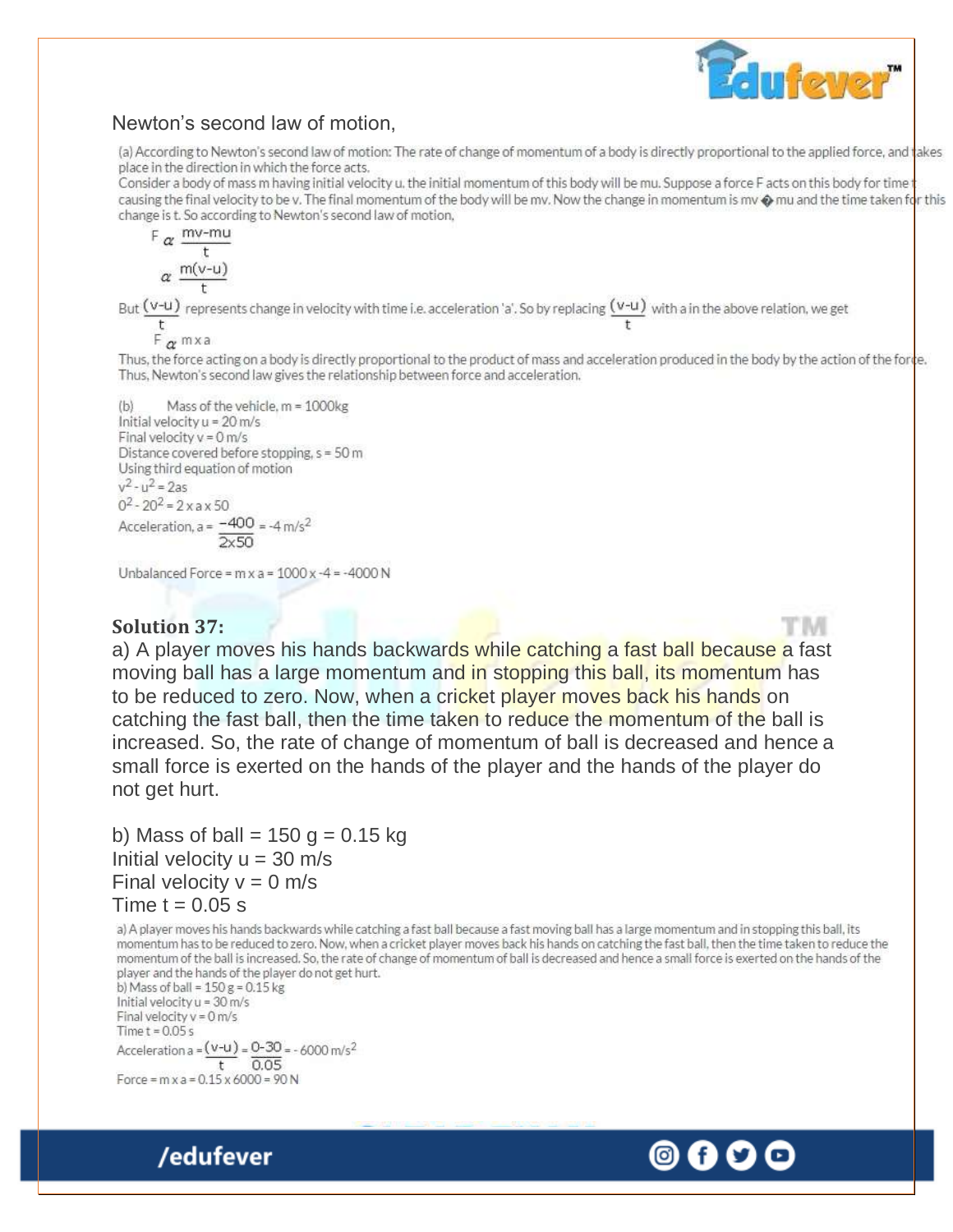

## **Solution 38:**

a) According to Newton's third law of motion: Whenever one body exerts a force on another body, the second body exerts an equal and opposite force on the first body. In other words, to every action, there is an equal and opposite reaction. Two examples to illustrate this law-

When a man jumps out from a boat, the boat moves backwards. This is due to the fact that to step out of the boat, the man presses the boat with his foot in the backward direction. The push of the man on the boat is action. The boat exerts an equal force in the forward direction and since the boat is not fixed and is floating, it moves backwards due to the action force exerted by the man. Gunman gets a jerk on firing a bullet from his gun. This is because when a bullet is fired from a gun, the force sending the bullet forward is equal to the force sending the gun backwards but due to high mass of the gun, it moves only a little distance backwards giving a jerk to the gunman.

b) When a fireman directs a powerful stream of water on a fire, the hose pipe tends to go backward due to the reaction force of the water rushing through it in the forward direction at a great speed.

## **Page No:76**

## **Solution 39:**

a) According to the law of conservation of momentum: When two (or more) bodies act upon one another, their total momentum remains constant (or conserved) provided no external forces are acting. It means that when one body gains momentum, then some other body loses an equal amount of momentum i.e. momentum is neither created nor destroyed.

#### b)

a. Rocket taking off from the ground The chemicals inside the rocket burn and produce very high velocity blast of hot gases. These gases pass out through the tail nozzle of the rocket in the downward direction with tremendous speed and the rocket moves up to balance the momentum of the gases. The gases have a very high velocity ang hence a very large momentum. An equal momentum is imparted to the rocket in the opposite direction, so that it goes up with a high velocity.

## b. Flying of jet aeroplane

/edufever

In jet aeroplanes, a large volume of gases produced by the combustion of fuel is allowed to escape through a jet in backward direction. Due to high velocity, the backward rushing gases have a large momentum. They impart an equal and opposite momentum to the jet aeroplane due to which it moves forward with a great speed.

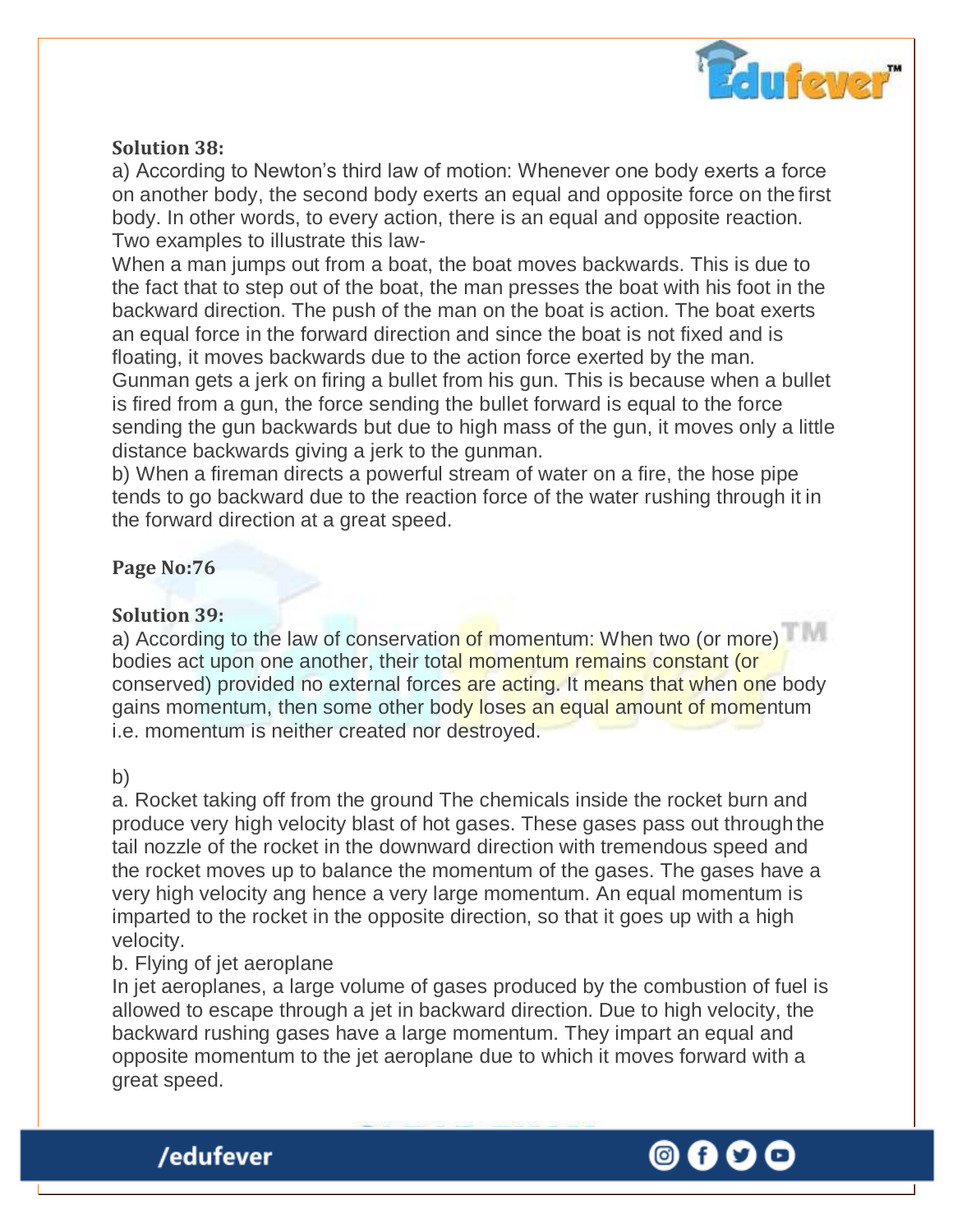

t ivi

## **Solution 40:**

a) If of a balloon filled with compressed air and its mouth untied is released with its mouth in the downward direction, the balloon moves in the upward direction because the air present in the balloon rushes out in the downward direction. The equal and opposite reaction of downward going air pushes the balloonupwards.

b) Mass of the unloaded truck,  $m_1$ = 2000 kg Acceleration  $a_1 = 0.5$  m/s<sup>2</sup> Mass of loaded truck,  $m_2 = 2000 + 2000 = 4000$  kg Acceleration a<sub>2</sub>  $m_1$  x  $a_1 = m_2$  x  $a_2$ b) Mass of the unloaded truck,  $m_1$  = 2000 kg Acceleration a<sub>1</sub> =  $0.5 \text{ m/s}^2$ Mass of loaded truck, m<sub>2</sub> = 2000+ 2000 = 4000 kg Acceleration a<sub>2</sub>  $m_1$  x a<sub>1</sub> =  $m_2$  x a<sub>2</sub>  $a_2 = 2000 \times 0.5 = 0.25$  m/s<sup>2</sup>

**Page No:77** 

## **Solution 51:**

Car seat-belts are somewhat stretchable so as to increase the time taken by the passengers to fall forward. Due to this, the rate of change of momentum of passengers is reduced and hence less stopping force acts on them. So the passengers do not get hurt.

## **Solution 52:**

The paratroopers roll on landing to increase the time taken to reduce the momentum of their body. Thus, the rate of change of momentum is reduced and hence less force is exerted on their legs and they do not get hurt.

## **Solution 53:**

An aircraft needs air because air moving under the wings of aircraft is strong enough to hold it up and air is also required to burn the fuel in aircraft engines. Since there is no air on moon, an aircraft cannot fly on moon.

#### **Solution 54:**

It is possible for a small animal to fall from a considerable height without being injured because a small animal has small mass, so the momentum produced is less. When the small animal falls to the ground with less momentum, less opposing force of ground acts on it and hence no injury is caused to it



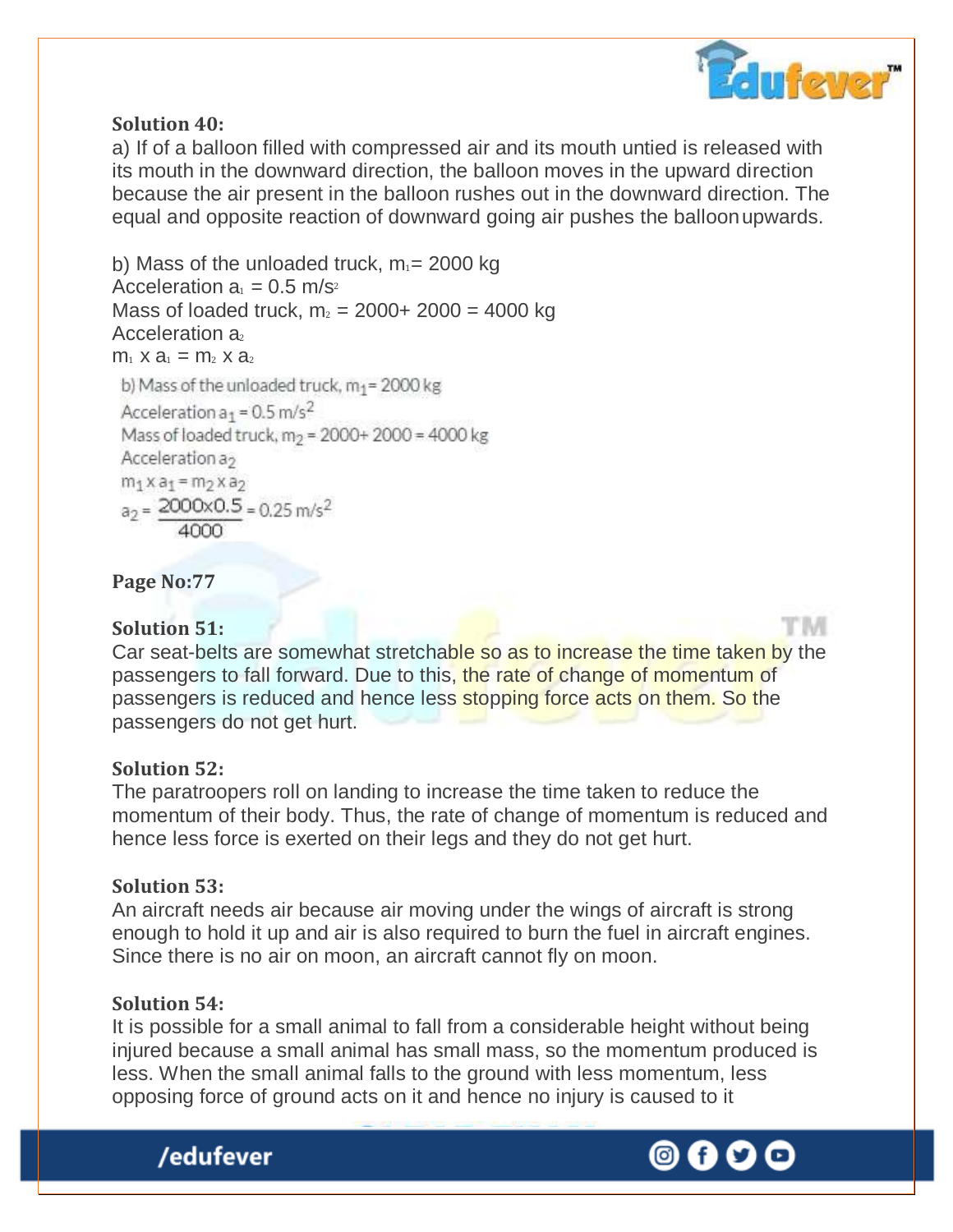

M

## **Solution 55:**

Mass of the boy,  $m_1 = 50$  kg Speed of boy,  $u_1 = 5$  m/s Mass of trolley  $m_2 = 20$  kg Speed of trolley  $u_2 = 1.5$  m/s Combined mass of boy and trolley,  $m = 20 + 50 = 70$  kg Combined velocity v Acc. to the law of conservation of momentum  $m_1u_1 + m_2u_2 = mv$  $50 \times 5 + 20 \times 1.5 = 70 \times v$ 

Mass of the boy, m<sub>1</sub>=50 kg Speed of boy,  $u_1 = 5$  m/s Mass of trolley  $m_2$  = 20 kg Speed of trolley u<sub>2</sub> = 1.5 m/s Combined mass of boy and trolley, m = 20+ 50 = 70 kg Combined velocity v Acc. to the law of conservation of momentum  $m_1u_1 + m_2u_2 = mv$  $50 \times 5 + 20 \times 1.5 = 70 \times v$  $v = 250 + 30 = 4$  m/s  $70$ 

#### **Solution 56:**

Mass of the boat  $m_b = 300$  kg Velocity of boat  $V_b$ Mass of girl  $m<sub>g</sub> = 50$  kg Velocity of girl  $v_g = 3$  m/s Acc. to the law of conservation of momentum  $m_bV_b=m_sV_g$  $300 \times v_b = 50 \times 3$ 

Mass of the boat  $m_h$  = 300 kg Velocity of boat vb Mass of girl  $m_g$  = 50 kg Velocity of girl  $v_{\sigma}$  = 3 m/s Acc. to the law of conservation of momentum mbvb=mgvg  $300 \times v_b = 50 \times 3$  $v_h = 50 \times 3 = 0.5$  m/s 300

**Solution 57:** Mass of first truck,  $m_1 = 500$  kg



 $\circ$  (f)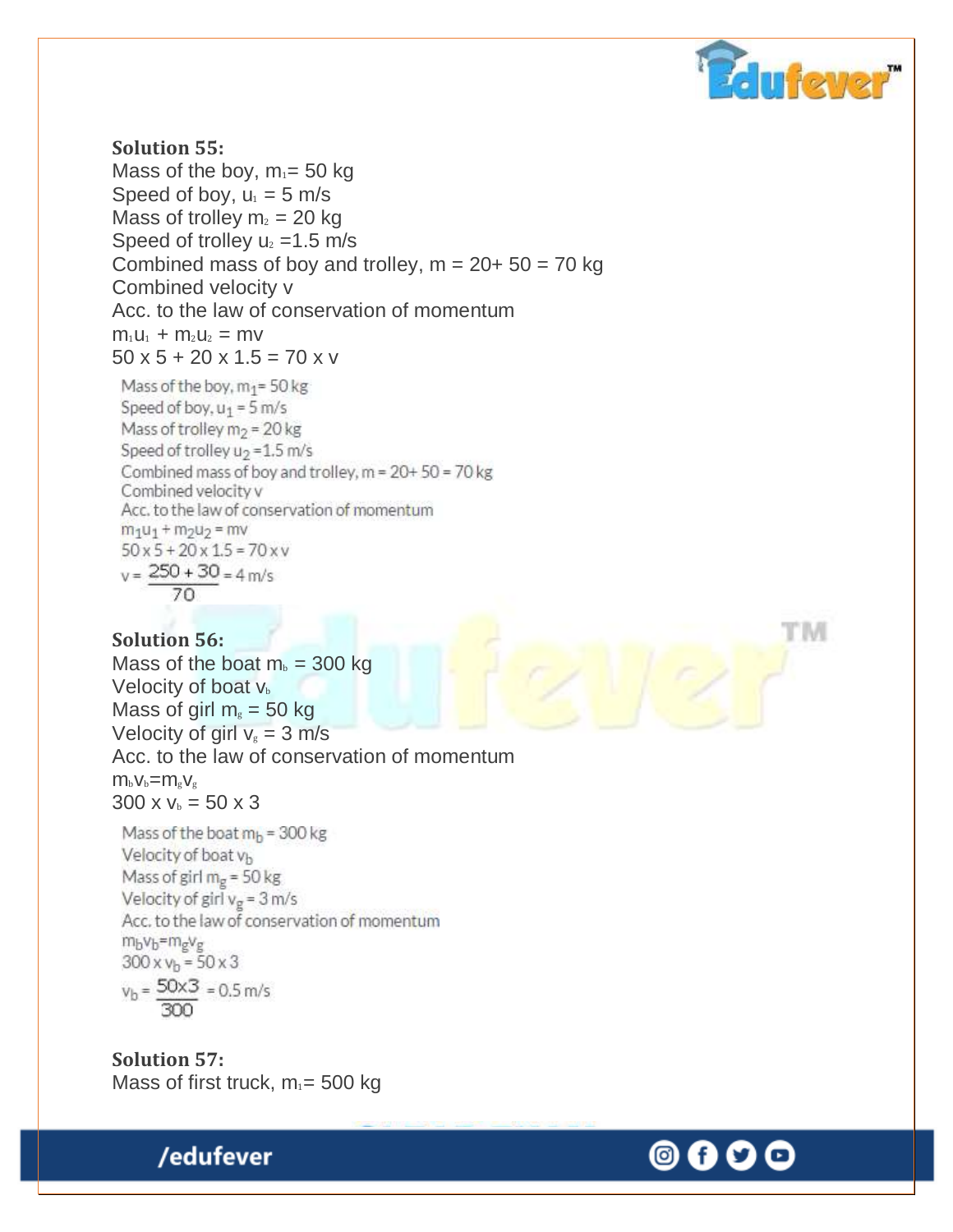

t ivi

Speed of first truck,  $u_1 = 4$  m/s Mass of second truck,  $m<sub>2</sub> = 1500$  kg Speed of second truck,  $u_2 = 2$  m/s Combined mass of both trucks,  $m = 1500 + 500 = 2000$  kg Combined velocity v Acc. to the law of conservation of momentum  $m_1u_1 + m_2u_2 = mv$ 500 x 4 + 1500 x 2 = 2000 x y Mass of first truck,  $m_1$ = 500 kg Speed of first truck,  $u_1 = 4$  m/s Mass of second truck,  $m_2$  = 1500 kg Speed of second truck,  $u_2 = 2$  m/s Combined mass of both trucks, m = 1500 + 500 = 2000 kg Combined velocity y Acc. to the law of conservation of momentum  $m_1u_1 + m_2u_2 = mv$  $500 \times 4 + 1500 \times 2 = 2000 \times v$  $v = 2000 + 3000 = 2.5$  m/s

$$
\sim
$$
 2000

#### **Solution 58:**

Mass of the ball x,  $m_1$ = 1 kg Speed of ball x,  $u_1 = 2$  m/s Mass of ball y,  $m_2 = 1$  kg Speed of ball y,  $u_2 = 0$  m/s (at rest) Velocity of ball x after collision,  $v_1 = 0$  m/s Velocity of ball y after collision,  $v_2$ Acc. to the law of conservation of momentum  $m_1u_1 + m_2u_2 = m_1v_1 + m_2v_2$  $1 x 2 + 1 x 0 = 1 x 0 + 1 x 0$ 

Mass of the ball x,  $m_1 = 1$  kg Speed of ball x,  $u_1 = 2$  m/s Mass of ball y,  $m_2 = 1$  kg Speed of ball y,  $u_2 = 0$  m/s (at rest) Velocity of ball x after collision,  $v_1 = 0$  m/s Velocity of ball y after collision, v2 Acc. to the law of conservation of momentum  $m_1u_1 + m_2u_2 = m_1v_1 + m_2v_2$  $1x2+1x0=1x0+1xv_2$  $v_2 = 1 \times 2 = 2$  m/s

(0) (f)